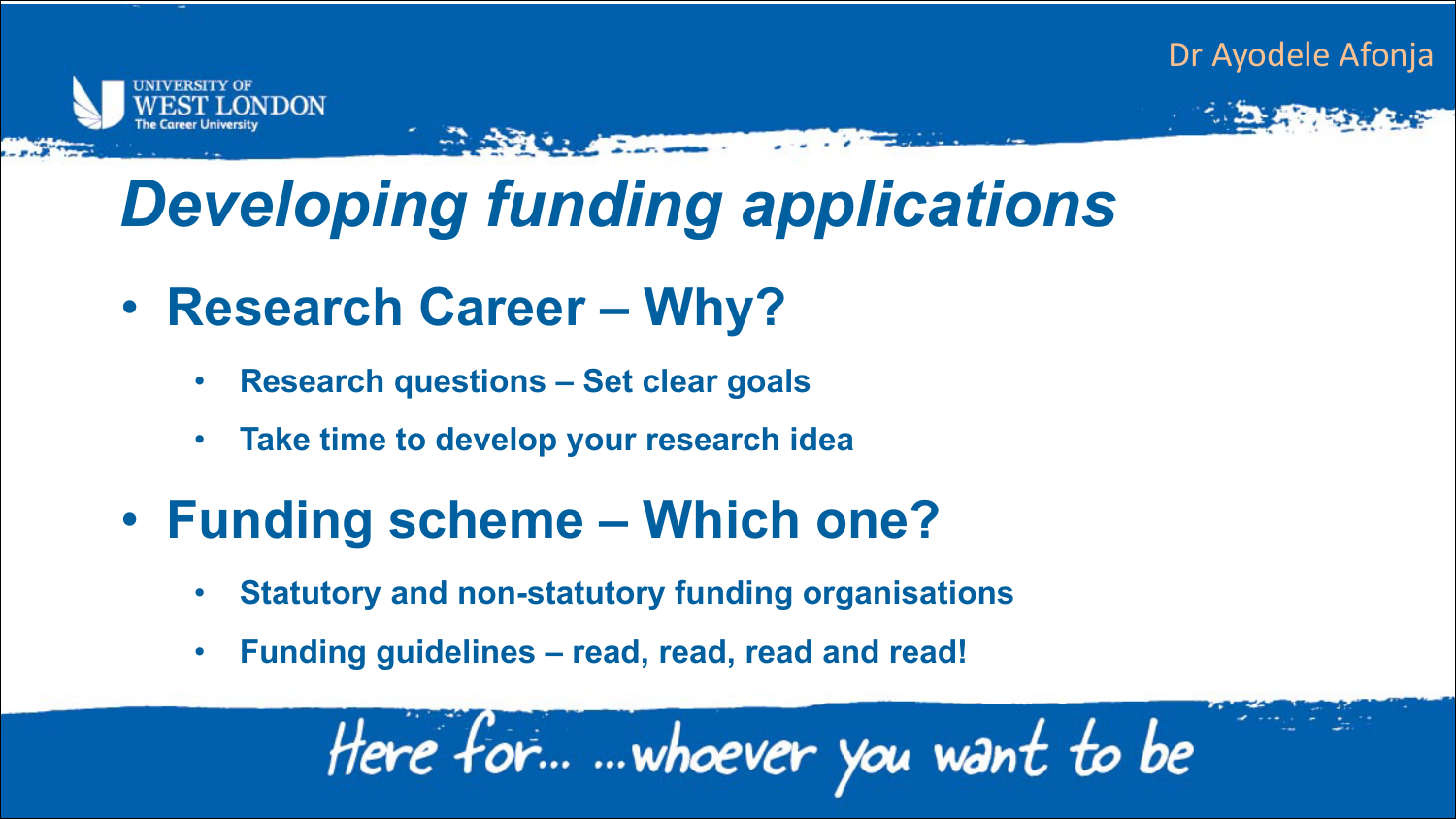

# *Developing funding applications*

**PARTIES AND REAL PROPERTY** 

- **Funding application**
	- **Significance of the research**
	- **Questions that will be answered – aims and attainable objectives**
	- **Will the funder be interested in the research questions?**
	- **Methodology – can the problem be solved with the strategy and methods proposed?**
	- **Sales pitch – unique skills of the project team to carry out the research**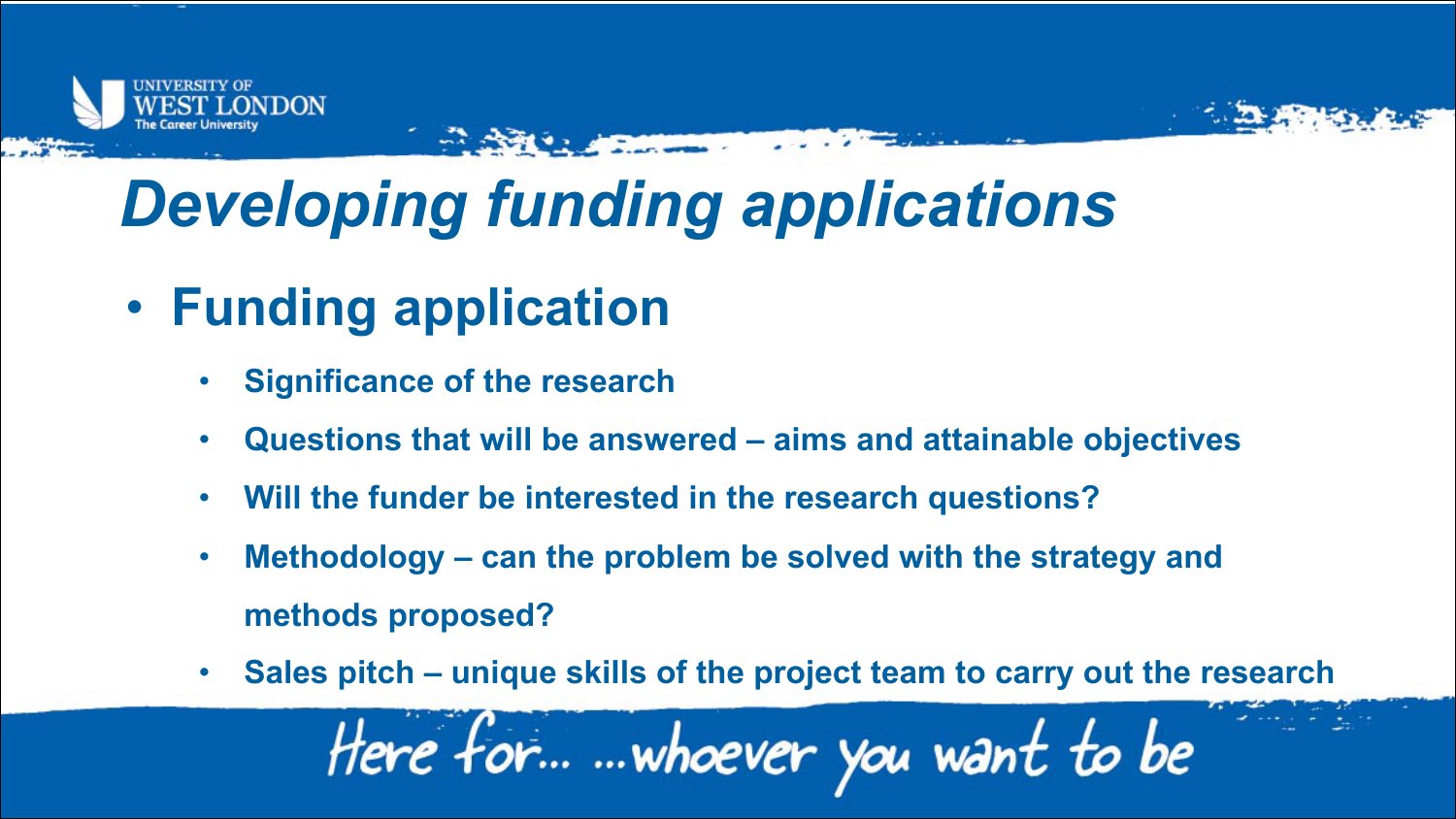

# *Developing funding applications*

**PLASTER A FRAME** 

- **Funding application**
	- **Resources – appropriately budgeted**
	- **Value for money – intended outputs justify the costs**
	- **Impact – clear pathway to impact with realisation activities**
	- **Visual presentation – clear figures/images**
	- **Ask colleagues for critical reviews**
	- **Think like the reviewer**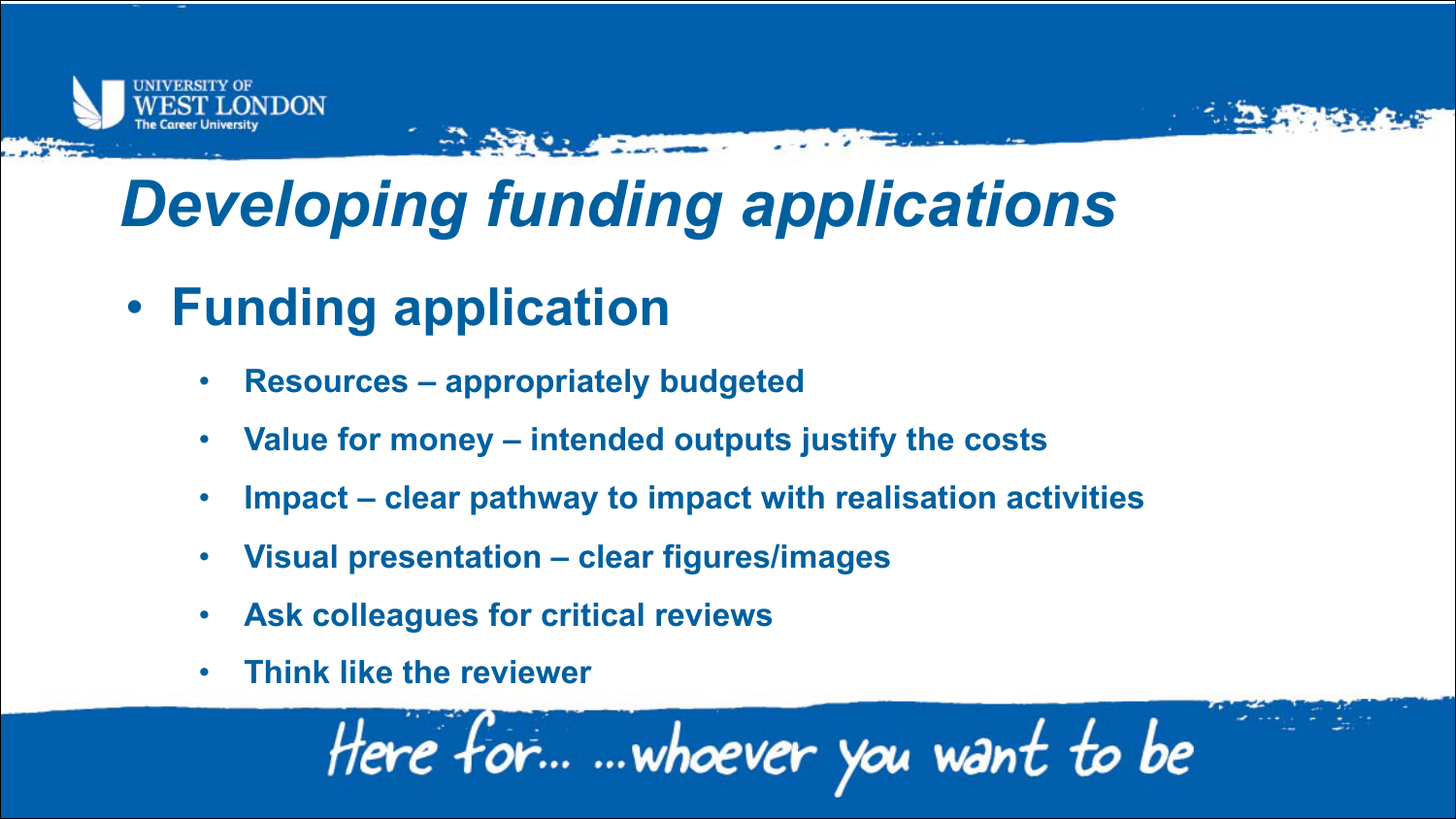

## *Resilience*

• **Funding application review**

**CONTRACTOR** 

• **Critical appraisal from peers – intellectual aims and skills to carry out the research clearly articulated**

**Pieces Alberta Company Company** 

- **Funding panel – captivate with enthusiasm for the research to draw attention from equally scientifically valid proposals**
- **Don't take rejection personally, it's an opportunity to improve and try again.**